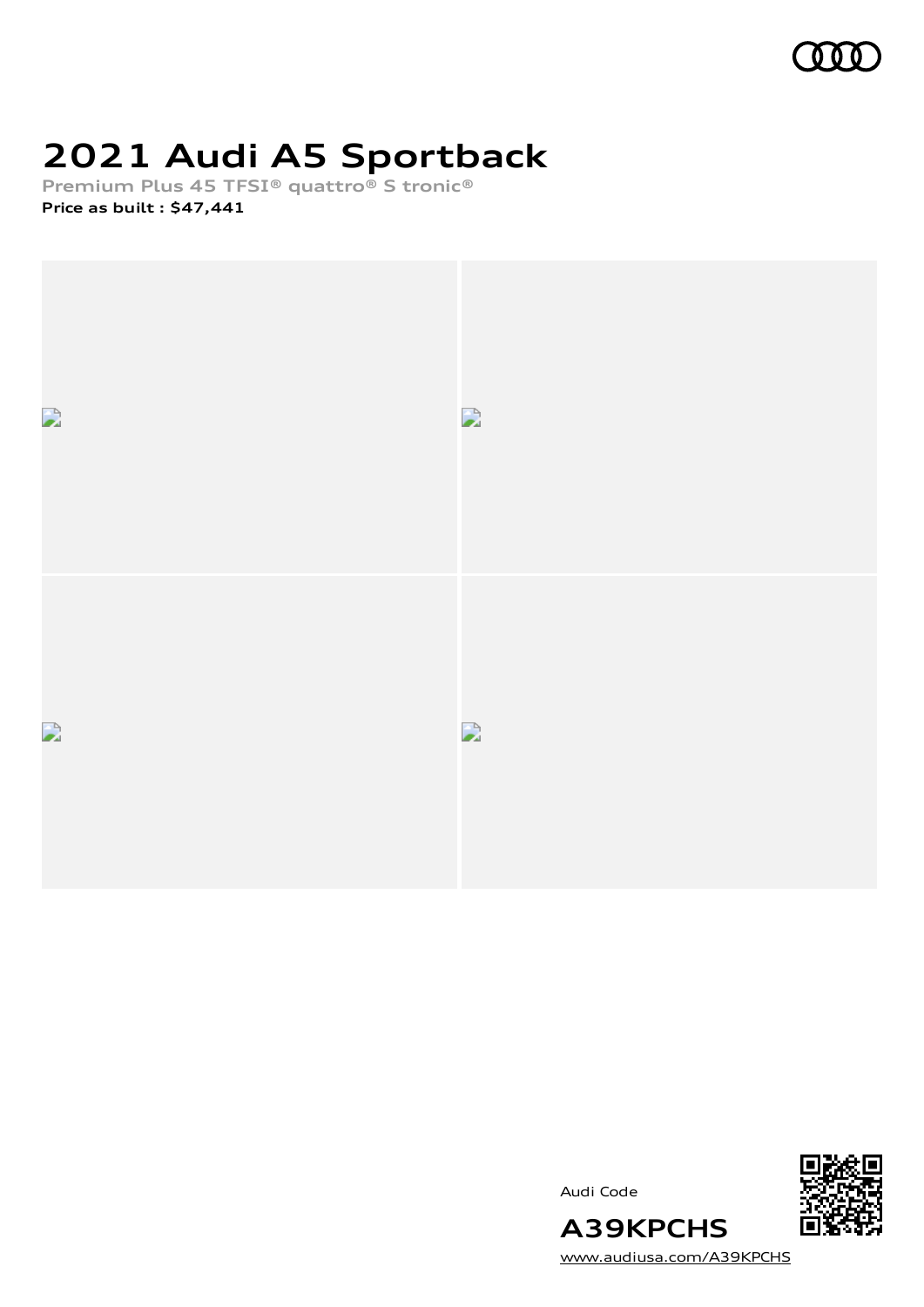## **Summary**

#### **Audi 2021 Audi A5 Sportback** Premium Plus 45 TFSI® quattro® S tronic®

**Price as buil[t](#page-8-0)** \$47,441

#### **Exterior colour**

Mythos Black metallic

### D

#### **Further Information**

|                 | N٥           |
|-----------------|--------------|
| Mileage         | 13,969 miles |
| Type of vehicle | Used car     |

**Warranty**

#### **Interior colour**

| Seats     | Okapi Brown |
|-----------|-------------|
| Dashboard | Black       |
| Carpet    | Black       |
| Headliner | Black       |

#### **Technical Specifications**

Engine type 2.0-liter four-cylinder Displacement/Bore and 1,984/82.5 x 92.8 cc/mm stroke Max. output 261 HP Torque 273 lb-ft@rpm Top track speed 130 mph Acceleration (0 - 60 mph) 5.4 seconds Recommended fuel Premium

#### **Audi Code** A39KPCHS

**Your configuration on www.audiusa.com** [www.audiusa.com/A39KPCHS](https://www.audiusa.com/A39KPCHS)

#### **Commission number** 2148f5390a0e09af5ebc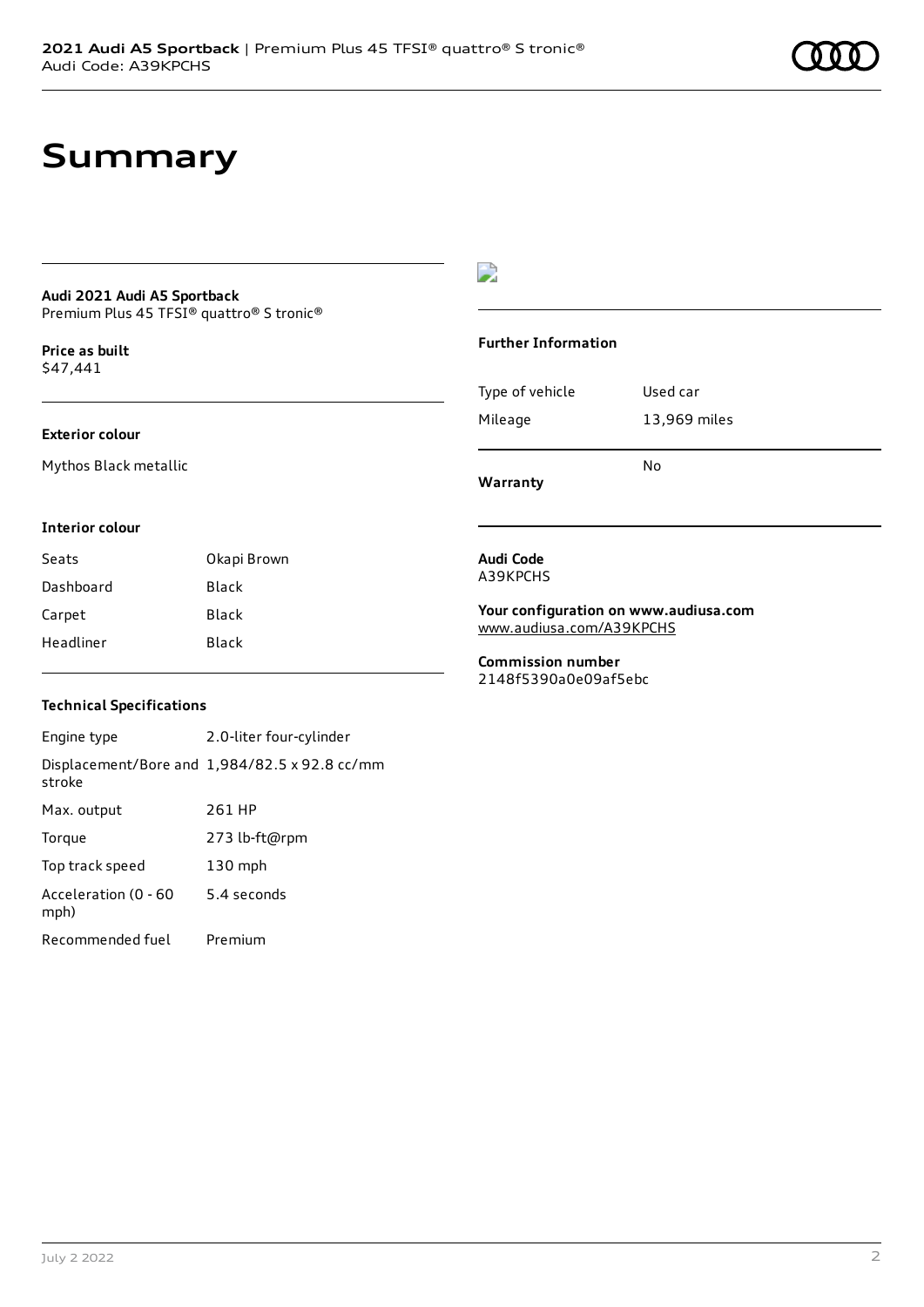

# **Standard features**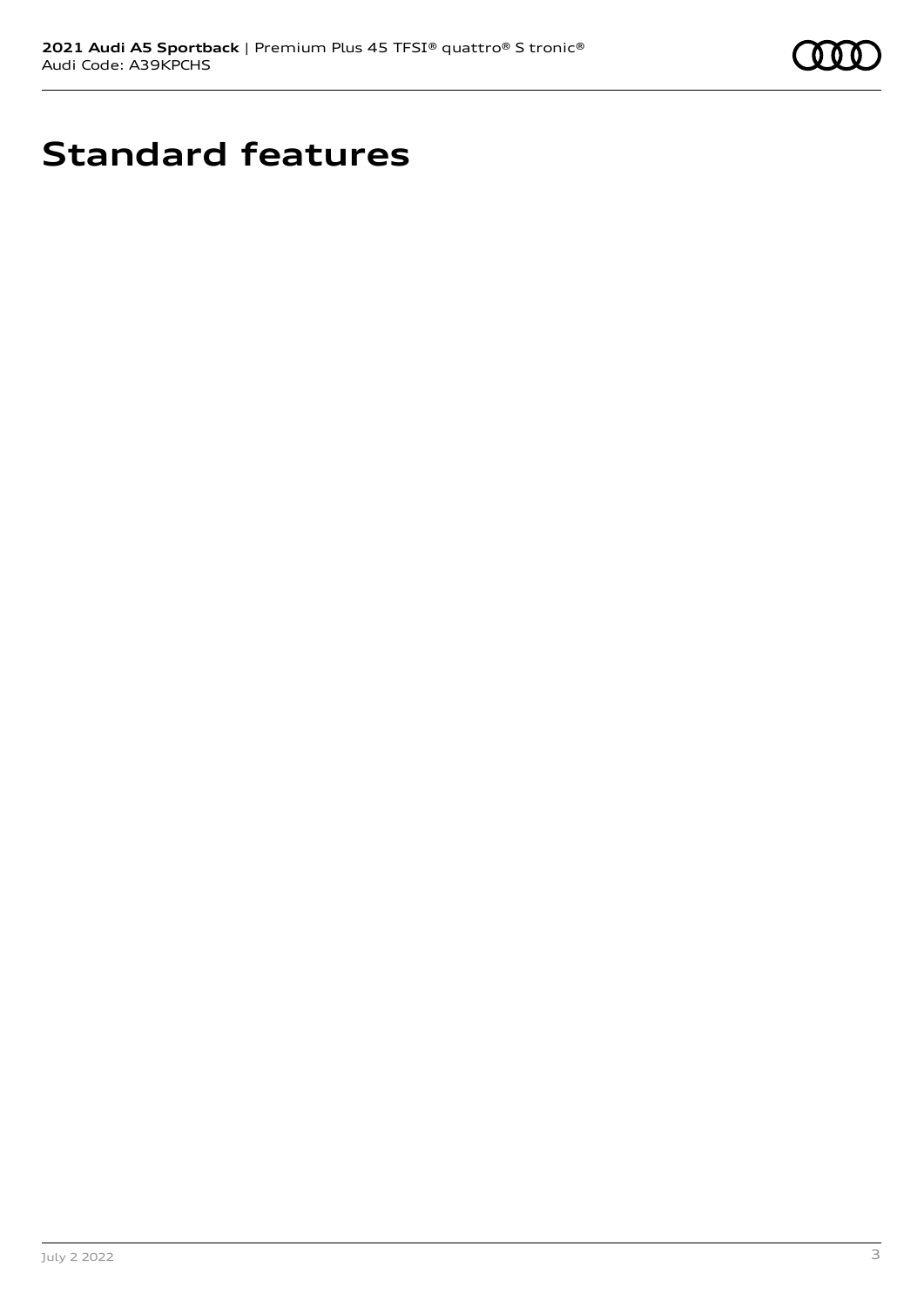# **Dealer remarks**

Shop With Us

Hoffman Audi of East Hartford brings value to your driveway. Every vehicle has received a multi-point section by factory trained technicians along with a reconditioning of the exterior and interior. We make sure the vehicle is up to our standards before you take it home. Visit us in store or use our Hoffman At Home tool to buy online, we can even have the vehicle delivered to you!

CARFAX One-Owner. Clean CARFAX. Mythos Black Metallic 2021 Audi A5 2.0T Premium S Line quattro quattro 7- Speed Automatic S tronic 2.0L 4-Cylinder TFSI

24/31 City/Highway MPG

Built on Trust

For over 100 years, Hoffman Auto Group has been exceeding clients expectations and building our reputation as the most trusted dealer group in Connecticut. We believe in giving you an experience that is memorable and convenient. Shop with us, where we use the latest data and software to give you the best offer possible. Spend less time negotiating and more time finding the perfect vehicle for you and your family. Hoffman, Driven By Trust!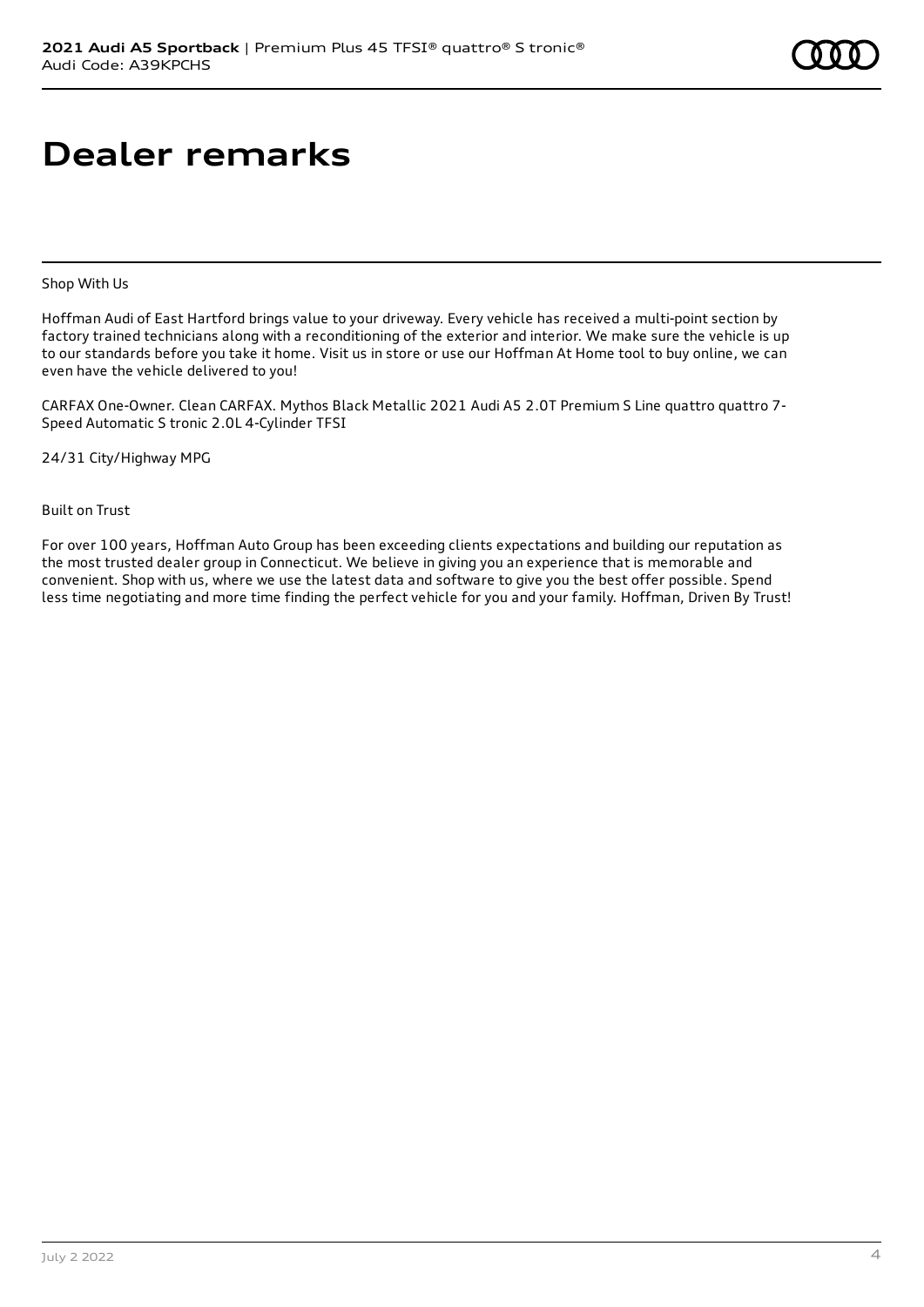# **Technical Specifications**

### **Engineering | Performance**

| Engine type                                | 2.0-liter four-cylinder                                     | Steering type                              | Electromechanical power steering                                     |
|--------------------------------------------|-------------------------------------------------------------|--------------------------------------------|----------------------------------------------------------------------|
| Power Level                                | 45                                                          |                                            | system                                                               |
| Max. output                                | 261 HP                                                      | Turning diameter, curb- 38.4 ft<br>to-curb |                                                                      |
| Displacement                               | 2.0 l                                                       | Steering ratio                             | 15.9:1                                                               |
| Torque                                     | 273 lb-ft@rpm                                               |                                            |                                                                      |
| Valvetrain                                 | 16-valve DOHC with Audi valvelift<br>system                 | Suspension                                 |                                                                      |
| Acceleration (0 - 60<br>mph)               | 5.4 seconds                                                 | Front axle                                 | Five-link front suspension                                           |
| Engine block                               | Cast-iron                                                   | Rear axle                                  | Five-link rear suspension                                            |
|                                            |                                                             | Optional                                   | Sport suspension                                                     |
| Induction/fuel injection Turbocharged/FSI® |                                                             |                                            |                                                                      |
| Cylinder head                              | Aluminum-alloy                                              | <b>Brake system</b>                        |                                                                      |
| stroke                                     | Displacement/Bore and 1,984/82.5 x 92.8 cc/mm               |                                            |                                                                      |
| Top track speed                            | 130 mph                                                     | Front brakes                               | 13.3 (ventilated disc) in                                            |
|                                            |                                                             | Rear brakes                                | 13.0 (ventilated disc) in                                            |
|                                            |                                                             | Parking brake                              | Electromechanical                                                    |
| <b>Electrical system</b>                   |                                                             |                                            |                                                                      |
| Alternator                                 | 14 Volts - 110-150A                                         | <b>Body</b>                                |                                                                      |
| Battery                                    | 12 Volts - 420A/75Ah                                        | Material                                   | Multi-material body construction<br>(steel and aluminum composition) |
| <b>Driveline</b>                           |                                                             | Corrosion protection                       | Multistep anti-corrosion protection                                  |
| Drivetrain type                            | quattro® all-wheel drive with ultra®<br>technology          | <b>Warranty   Maintenance</b>              |                                                                      |
| Transmission                               | Seven-speed S tronic® dual-clutch<br>automatic transmission | Warranty                                   | 4-year/50,000-mile Audi New<br>Vehicle Limited Warranty              |

**Steering**



### **(1/2)**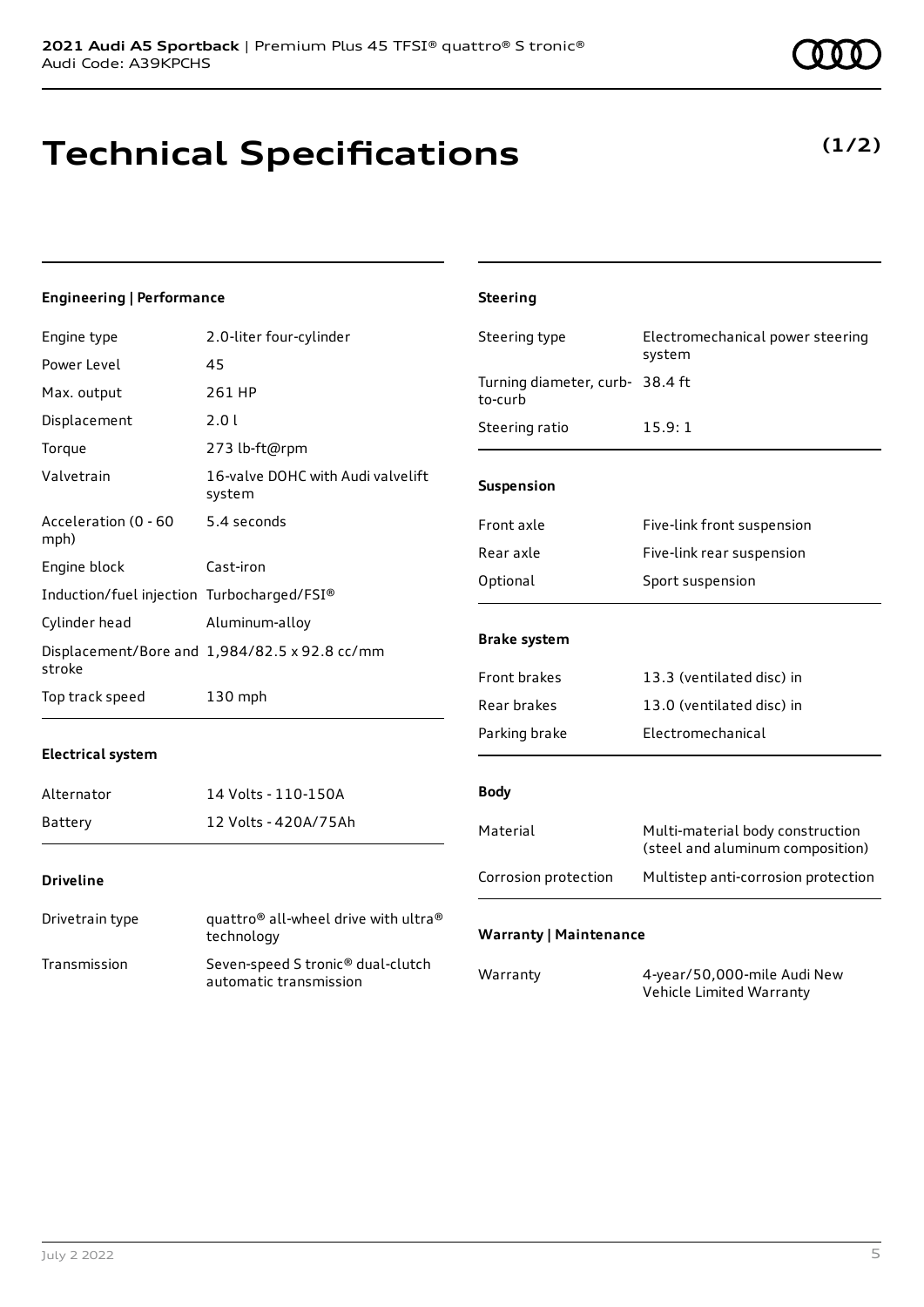## **Technical Specifications**

### **Exterior Measurements**

| Height                           | 54.6 in    |
|----------------------------------|------------|
| Overall width without<br>mirrors | 72.5 in    |
| Length                           | 187.3 in   |
| Wheelbase                        | $111.2$ in |
| Drag coefficient                 | $0.29$ Cw  |
| Overall width with<br>mirrors    | 79.8 in    |
| Track rear                       | 61.7 in    |
| <b>Track front</b>               | 62.5 in    |
| Curb weight                      | 3,725 lb   |

#### **Interior measurements**

| Seating capacity                          | 5                      |
|-------------------------------------------|------------------------|
| Shoulder room, rear                       | 54.5 in                |
| Head room with front<br>sunroof           | 37.7 in                |
| Leg room, rear                            | $35.1$ in              |
| Shoulder room, front                      | 55.7 in                |
| Head room with rear<br>sunroof            | 37.0 in                |
| Leg room, front                           | $41.3$ in              |
| Cargo volume, rear<br>seatbacks up/folded | 21.8/35.0 cu ft, cu ft |

### **(2/2)**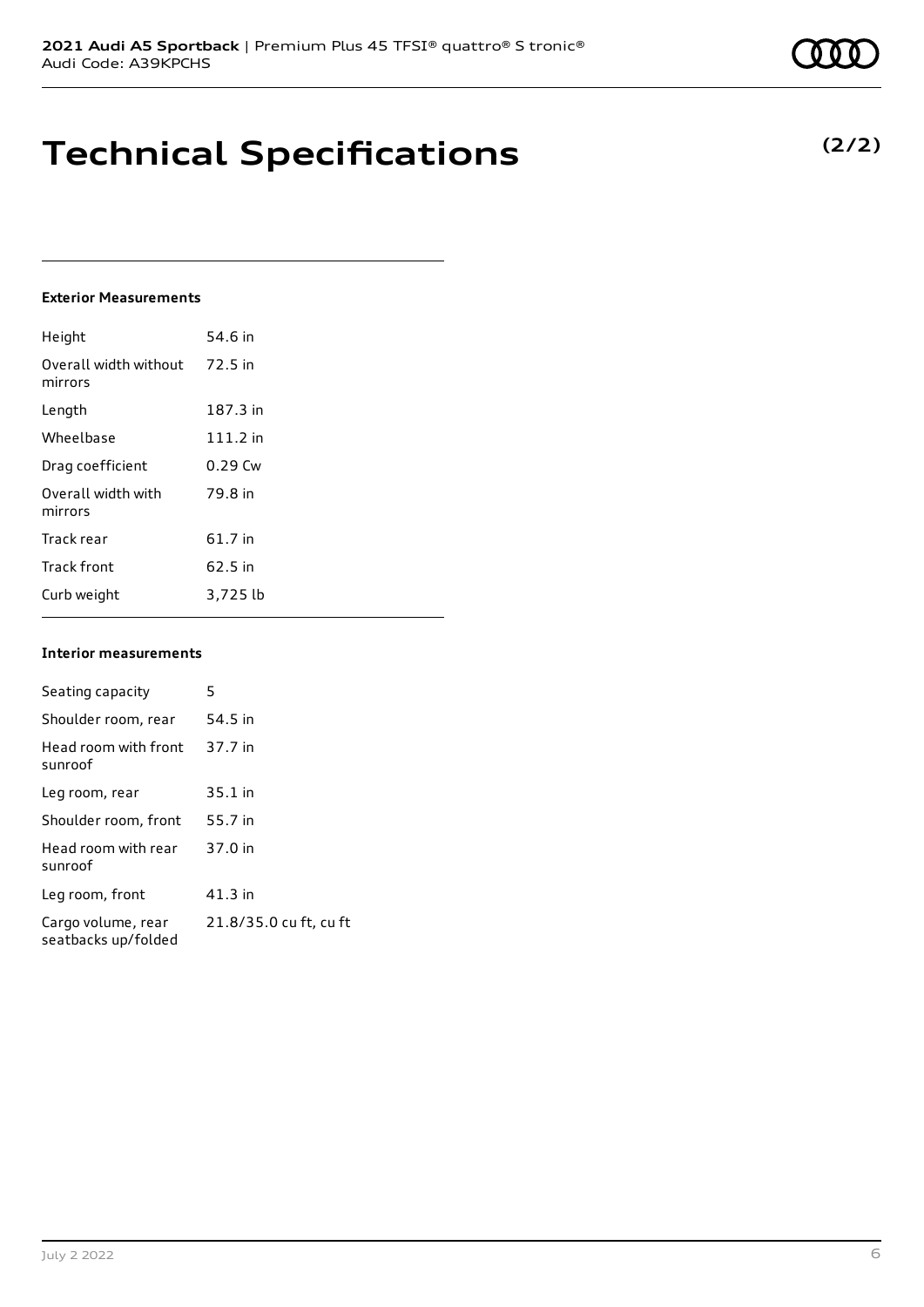### **Consumption- and emission**

#### **Consumption by NEDC**

| urban       | 24 mpg |
|-------------|--------|
| extra-urban | 31 mpg |
| combined    | 27 mpg |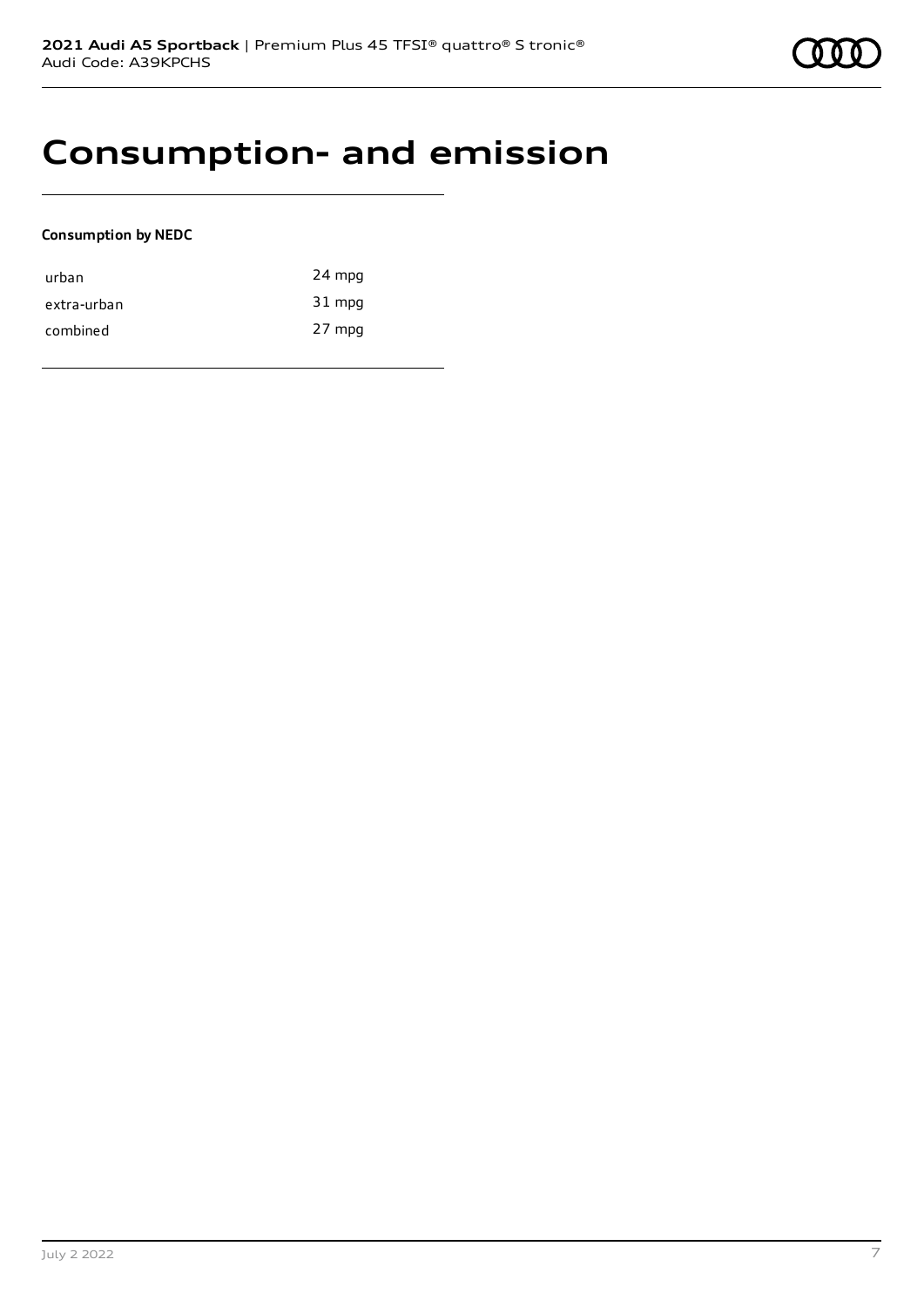# **Contact**

Dealer **Hoffman Audi**

700 Connecticut Blvd 06108 East Hartford CT

Phone: +18609566861 FAX: 8602906360

www: [https://www.hoffmanaudiofhartford.com](https://www.hoffmanaudiofhartford.com/)